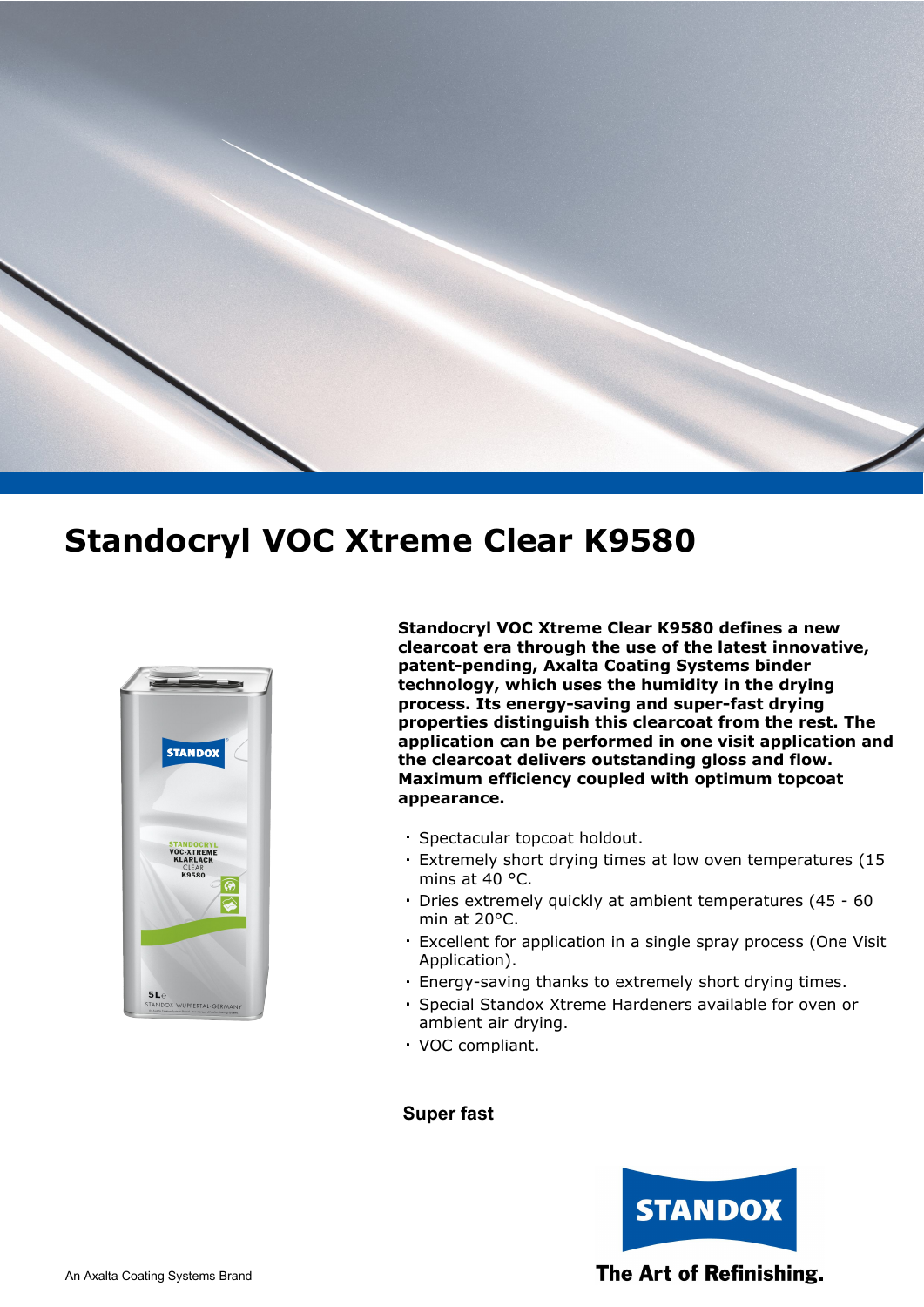### **Product preparation - application STANDARD**



It is strongly recommended to use appropriate personal protection equipment during application to avoid respiratory, skin and eye irritation.

Activated Standoblue Basecoat / Activated Standohyd Plus Basecoat: Surfaces must be dried / flashed-off in accordance with TDS before application Existing finishes: Surfaces must be sanded and degreased before application

| <b>Clear</b> |        | <b>Hardener</b>                                                       |        |
|--------------|--------|-----------------------------------------------------------------------|--------|
| Volume       | Weight | Volume                                                                | Weight |
| 2            | 100    |                                                                       | 50     |
| K9580        |        | Xtreme Hardener Fast*<br>Xtreme Hardener**<br>Xtreme Hardener Slow*** |        |

\*Basecoat must be activated, change to a slower setting, if there is a risk of defects - when weather is humid. \*\*Basecoat must be activated, change to a slower setting, if there is a risk of defects - when weather is humid, change to a faster setting, if drying is too slow - when weather is dry.

\*\*\*Basecoat must be activated, change to a faster setting, if drying is too slow - when weather is dry.



Pot life at 20°C: 1 hr

|             | <b>Spray nozzle</b> | <b>Spray pressure</b> |                      |
|-------------|---------------------|-----------------------|----------------------|
| Compliant   | $1.2 - 1.3$ mm      | 1.8 - 2 bar           | inlet pressure       |
| <b>HVLP</b> | $1.2 - 1.3$ mm      | 0.7 <sub>bar</sub>    | atomisation pressure |

see manufacturer's instructions



1 operation coat 1st: thin and closed 2nd: normal

final flash-off: 5 min - 10 min



For drying options, see details page

VOC compliant

2004/42/IIB(d)(420) 420: The EU limit value for this product (product category: IIB(d)) in ready to use form is maximum 420 g/l of VOC. The VOC content of this product in ready to use form is maximum 420 g/l.



SX-EN 1508 Version 01 1609 2/4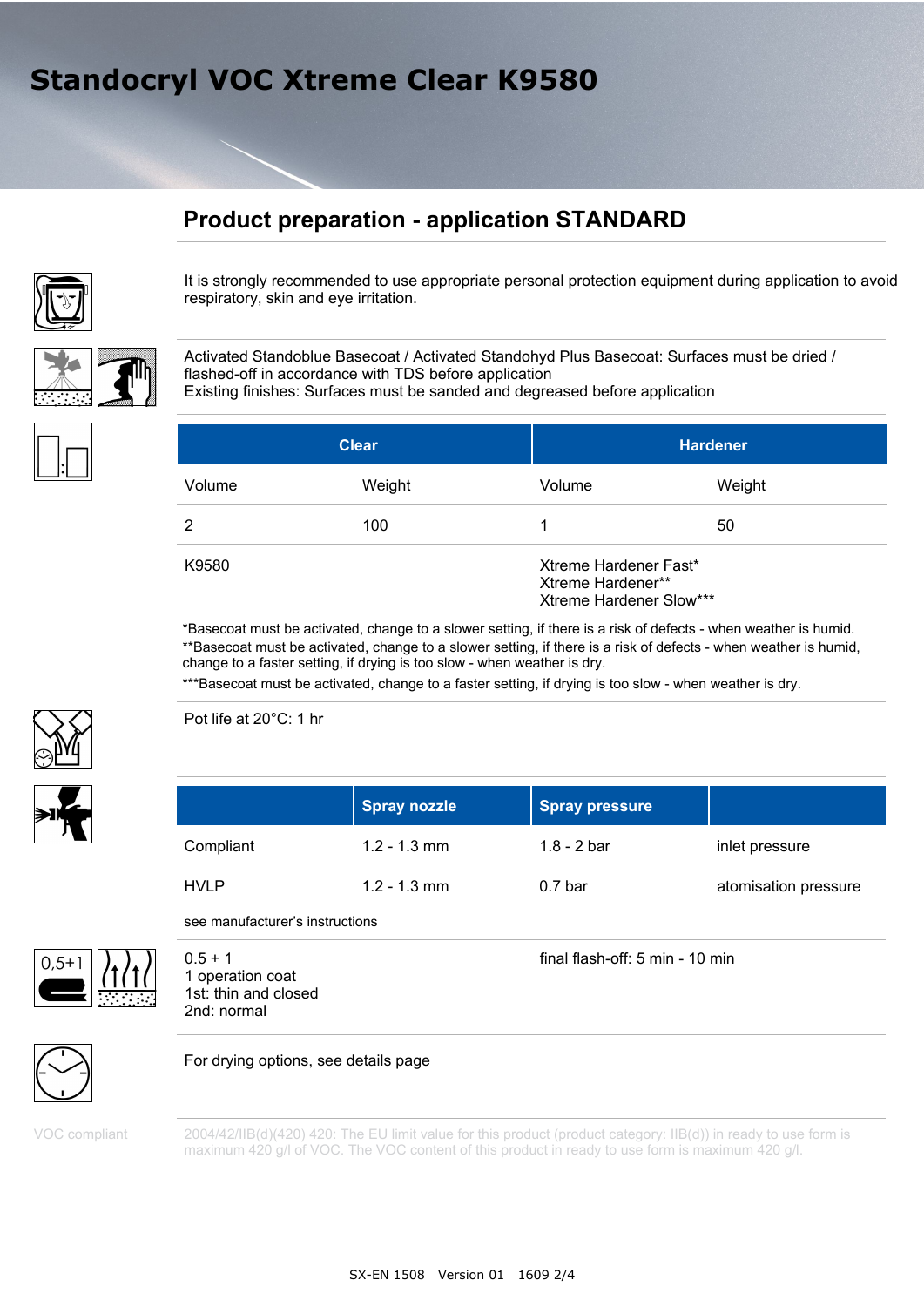### **Products**

Standocryl VOC Xtreme Clear K9580

STANDOX XTREME HARDENER STANDOX XTREME HARDENER FAST STANDOX XTREME HARDENER SLOW

### **Product mix**



Mixing ratios with special agents are available in the productmix table on Standowin iQ and in the specific TDS.



**DFT** 

DIN 4: 13 - 15 s at 20°C

45 - 55 µm

|                                                            | <b>Outside temperature</b>      |                                 |                                 |
|------------------------------------------------------------|---------------------------------|---------------------------------|---------------------------------|
|                                                            | $< 20^{\circ}$ C                | $20 - 30^{\circ}$ C             | $>30^{\circ}$ C                 |
| Air dry<br>(not below $10^{\circ}$ C)<br>40-60 min / 20°C  | Standox Xtreme<br>Hardener fast | Standox Xtreme<br>Hardener      | Standox Xtreme<br>Hardener slow |
| Bake<br>10-15 min / $40-45^{\circ}$ C                      | Standox Xtreme<br>Hardener      | Standox Xtreme<br>Hardener      | Standox Xtreme<br>Hardener slow |
| Optional:<br><b>Bake</b><br>5-10 min / $60 - 65^{\circ}$ C | Standox Xtreme<br>Hardener      | Standox Xtreme<br>Hardener slow |                                 |

Change to a slower setting, if there is a risk of defects - when the weather is humid. Change to a faster setting, if drying is too slow - when weather is dry.





Clean after use with a suitable solventbased guncleaner.